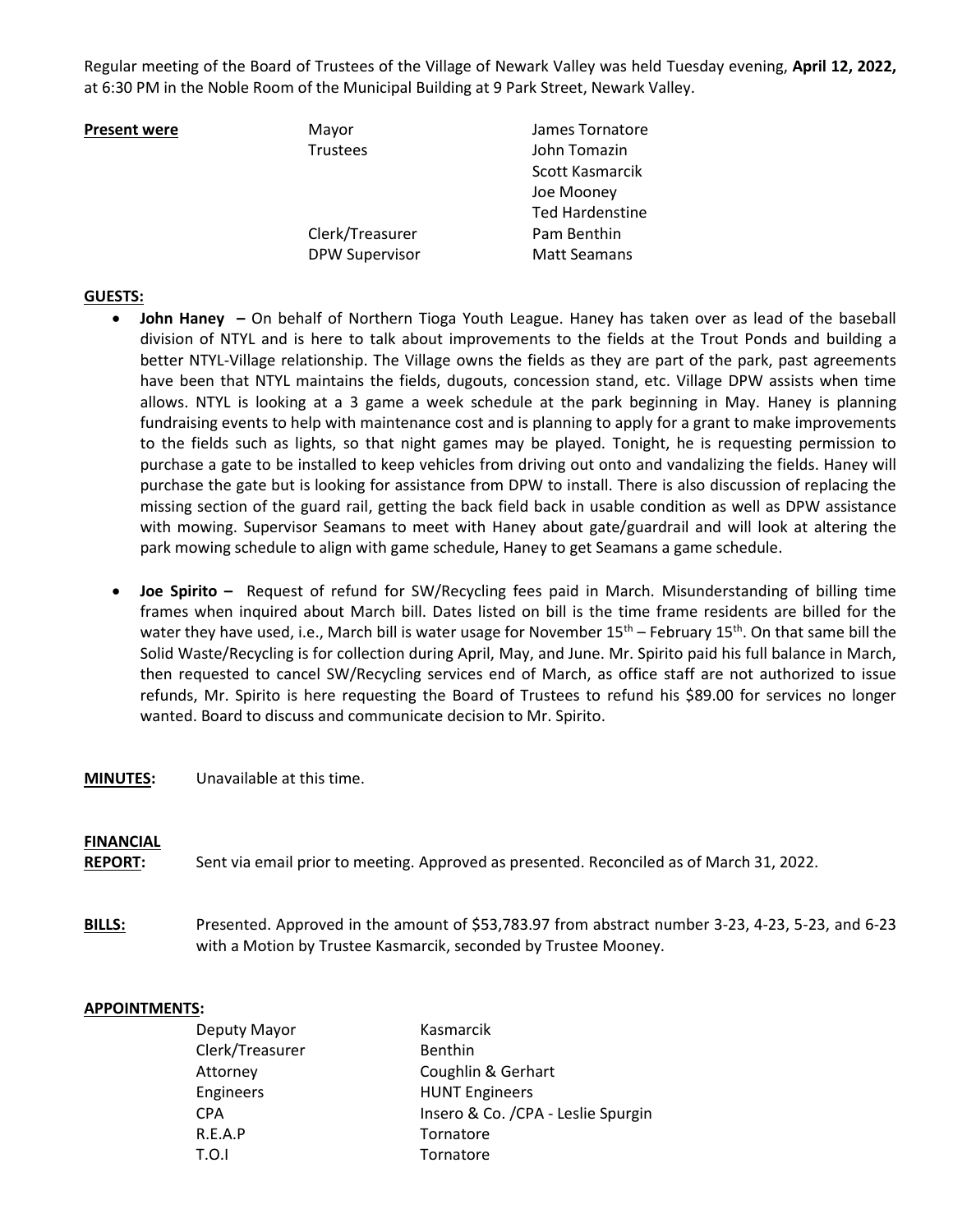| Tornatore         |
|-------------------|
| TBD               |
| Tomazin/Tornatore |
| Virginia Mullen   |
|                   |

# **COMMITTEES & LIAISONS:**

| Code/Fire Inspection    | Jerzak/Kasmarcik            |
|-------------------------|-----------------------------|
| <b>Public Works</b>     | Seamans/Kasmarcik/Mooney    |
| <b>Hope Cemetery</b>    | Tornatore                   |
| Personnel               | Mooney/Tomazin              |
| Planning                | Sandy Kasmarcik/Tornatore   |
| Parks                   | Tomazin/Hardenstine/Seamans |
| Youth                   | Tomazin/Hardenstine/Benthin |
| Infrastructure          | Mooney/Tornatore/Benthin    |
| <b>School Districts</b> | Hardenstine/Tornatore       |
| Municipalities          | Tomazin/Tornatore           |
| Library/Police          | Mooney/Tomazin              |
| Attorney                | Benthin/Tomazin             |
| Clerk/Finance           | Benthin/Mooney              |
|                         |                             |

## **ORGANIZATION:**

| <b>RESOLUTION #7-23</b>  | Salaries for Elected Positions & Code Enforcement Officer (Copy attached) -<br>adopted with a motion by Tomazin, seconded by Kasmarcik. Roll call vote.<br>Hardenstine, Kasmarcik, Mooney, Tomazin, Tornatore - Yes. 0 - No.   |
|--------------------------|--------------------------------------------------------------------------------------------------------------------------------------------------------------------------------------------------------------------------------|
| <b>RESOLUTION #8-23</b>  | Payroll for Appointed Positions & Employees (Copy attached) – adopted with a<br>motion by Tomazin, seconded by Kasmarcik. Roll call vote. Roll call vote.<br>Hardenstine, Kasmarcik, Mooney, Tomazin, Tornatore - Yes. 0 - No. |
| <b>RESOLUTION #9-23</b>  | Mileage Allowance (Copy attached) – adopted with a motion by Tomazin, seconded<br>by Mooney. Roll call vote. Hardenstine, Kasmarcik, Mooney, Tomazin, Tornatore -<br>Yes. $0 - No$ .                                           |
| <b>RESOLUTION #10-23</b> | Village Board Meetings (Copy attached) – adopted with a motion by Kasmarcik,<br>seconded by Mooney. Roll call vote. Hardenstine, Kasmarcik, Mooney, Tornatore -<br>Yes. Tomazin - No.                                          |
| <b>RESOLUTION #11-23</b> | Audit of Claims (Copy attached) - adopted with a motion by Kasmarcik, seconded by<br>Hardenstine. Roll call vote. Hardenstine, Kasmarcik, Mooney, Tomazin, Tornatore -<br>Yes. $0 - No$ .                                      |
| <b>RESOLUTION #12-23</b> | Designation of Depository (Copy attached) – adopted with a motion by Tomazin,<br>seconded by Mooney. Roll call vote. Hardenstine, Kasmarcik, Mooney, Tomazin,<br>Tornatore - Yes. 0 - No.                                      |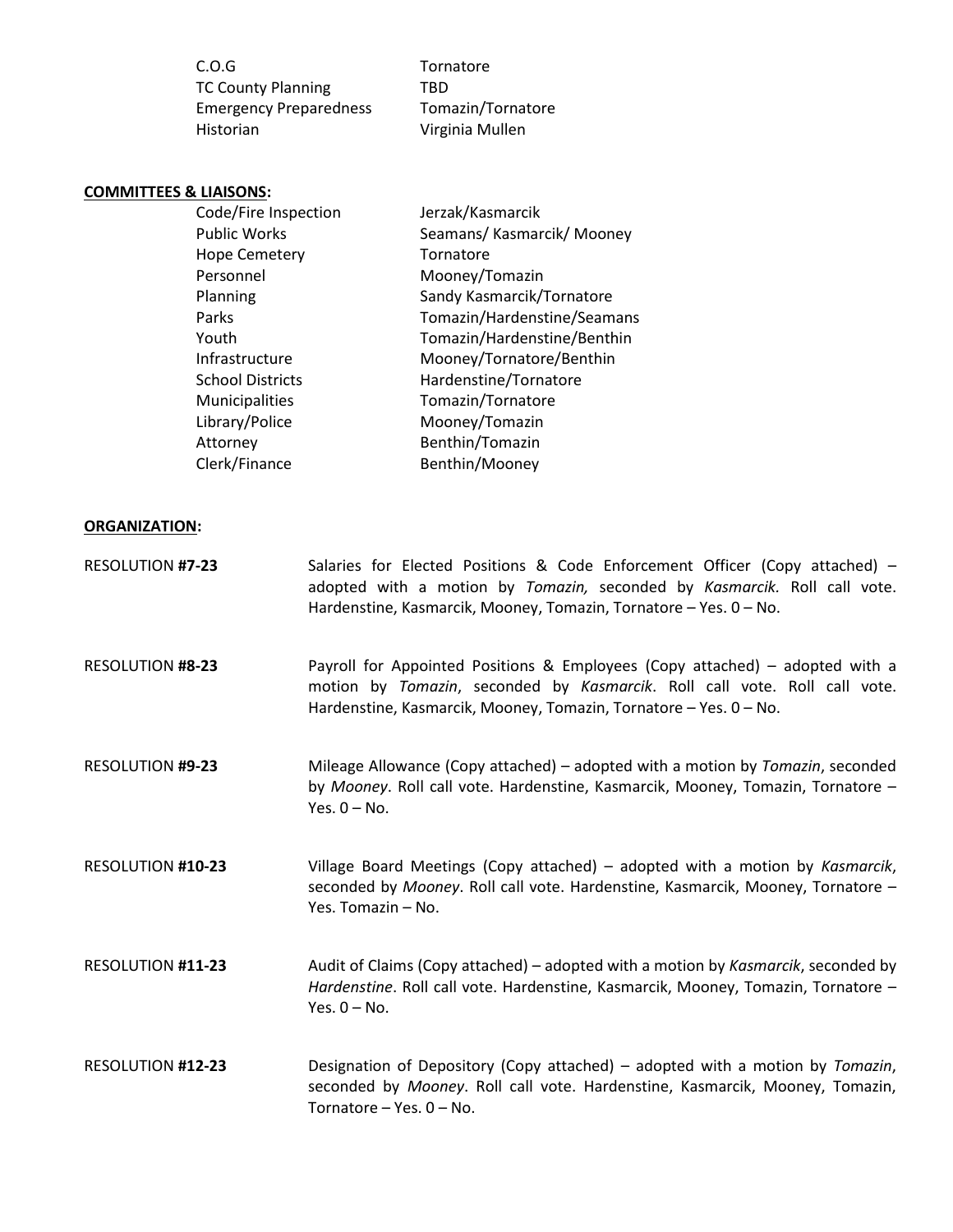RESOLUTION **#13-23** Schools & Conferences approval (Copy attached) – adopted with a motion by *Hardenstine*, seconded by *Mooney*. Roll call vote. Hardenstine, Kasmarcik, Mooney, Tomazin, Tornatore – Yes. 0 – No.

## **WORK IN PROGRESS:**

- **Water Rates –** Clerk Benthin provides data handout to Board Members. As water rates have not been increased since the 2009/2010 water system project and because the Village has been using fund balance to fund the water budget since approximately 2015 an increase is necessary to keep the village finances on track. Clerk Benthin is proposing increasing the water usage rate for the first 500 cu ft from the current \$30.00 to \$37.50 and each additional cubic foot above 500 from the current rate of \$0.0458 to \$0.063. This increase would effectively balance the water budget and minimize the use of fund balance. Lengthy discussion follows, including changes to the debt service rates, and the usage rate for those living in the Town of NV but are connected to the Village water system. Discussion of NV Fire Department usage and annual payment contract.
- **Municipal Building Windows** Project going well. The crew began working on the first floor, north side of the building, as that is the less used area of the building. Crew working well with office staff and building tenants, very respectful and professional.
- **TOPS relocating** Received letter from T.O.P.S (Taking Off Pounds Sensibly) stating that they will be relocating to the NVCSD Administration Building at 79 Whig Street as of May  $1<sup>st</sup>$ . They are requesting a refund of 10-months of their annual rent that they paid in full in the beginning of March.
- **SW/Recycling Refund Requests**  Two residents have inquired about a refund of their SW/Recycling fees. Both residents submitted their request prior to the start of the April/May/June service quarter but after paying their bill. Requests brought to board for approval. Upon conformation from DPW Supervisor that no SW has been collected in the month of April the Village Board approves both refund requests. Lengthy discussion of the future of SW collection service by the Village.
- **ARPA –** Use restrictions have been lessened even more. Board will continue to discuss the use of funds. If awarded the grant funds from Lowes for materials, might use ARPA funds to cover labor for the Trout Ponds Park repairs and upgrades.

### **NEW BUSINESS:**

| <b>RESOLUTION #15-23</b> | Transfer from Memorial Fund – Pavilion #1 Roof & Electric Repair (Copy attached) –<br>adopted with a motion by Tomazin, seconded by Kasmarcik. Roll call vote.<br>Hardenstine, Kasmarcik, Mooney, Tomazin, Tornatore - Yes. 0 - No. |  |
|--------------------------|-------------------------------------------------------------------------------------------------------------------------------------------------------------------------------------------------------------------------------------|--|
| <b>MOTION</b>            | Refund to TOPS (Taking off Pounds Sensibly) for MB rent, May 2022 - Feb 2023<br>(Copy attached) – adopted with a motion by Kasmarcik seconded by Hardenstine.                                                                       |  |
| <b>MOTION</b>            | Refund to Canfield and Spirito for April/May/June Solid Waste & Recycling Fees<br>(Copy attached) – adopted with a motion by Kasmarcik seconded by Hardenstine.                                                                     |  |

RESOLUTION **#14-23** Official Newspapers & Radio Stations (Copy attached) – adopted with a motion by *Kasmarcik*, seconded by *Mooney*. Roll call vote. Hardenstine, Kasmarcik, Mooney, Tomazin, Tornatore – Yes. 0 – No.